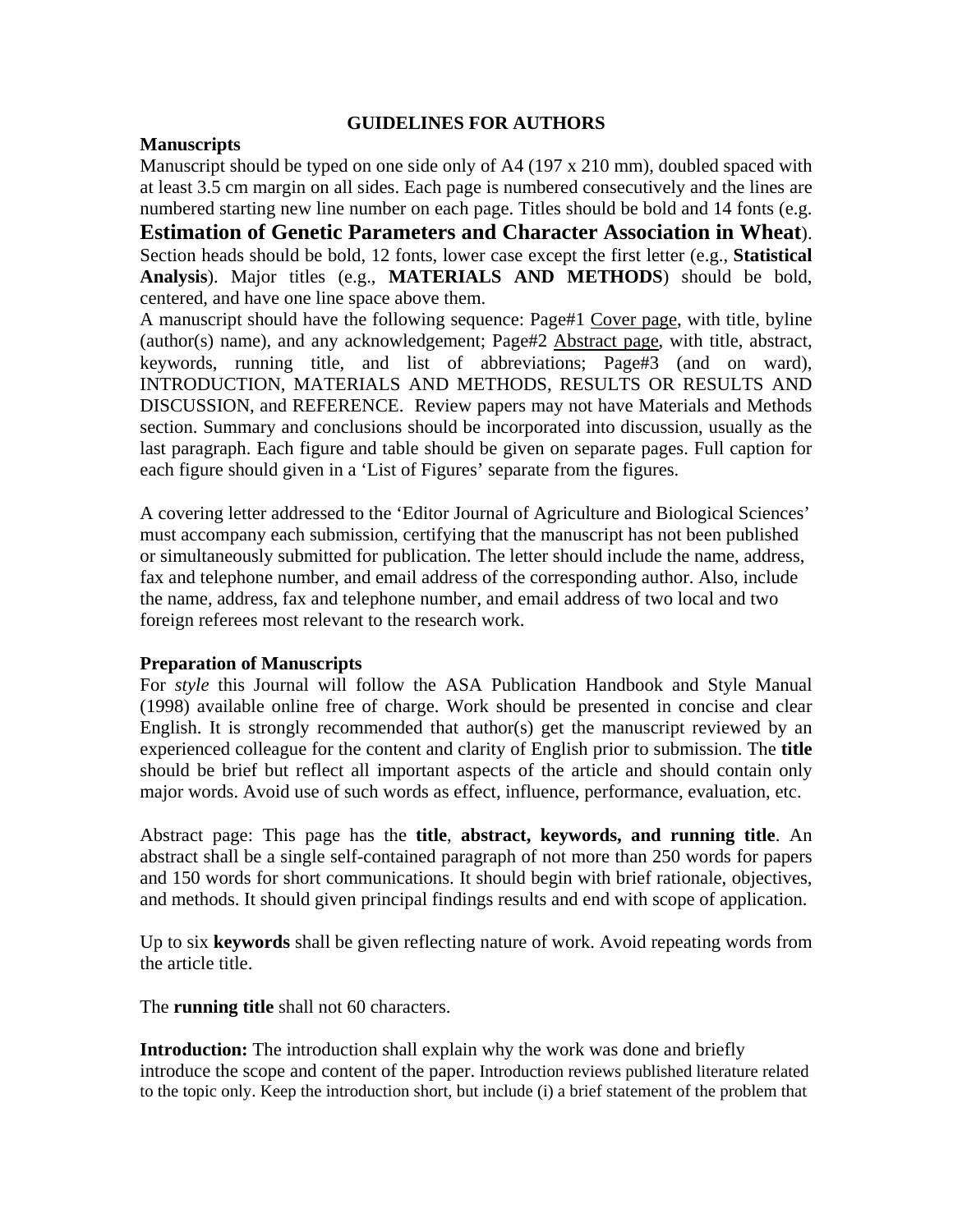justifies doing the work, or the hypothesis on which it is based; (ii) the findings of others that will be further developed or challenged; and (iii) an explanation of the general approach and objectives.

**MATERIALS AND METHODS:** Essential details of materials and methods including the research site, experimental design, description of treatments and management, methods of statistical analysis and models used should be clearly spelt out. In principle, Materials and Methods section gives enough detail to allow other scientist to repeat the experiment. Give accurately scientific name of any plants, animals, other organisms, and soils. For soil give US soil taxonomic classification. Give appropriate reference to the method, analytical techniques, and statistical procedure as well as mention the software used.

**RESULTS (AND/OR RESULTS AND DISCUSSION):** Results shall include major findings of the research and should not be discussed when separate discussion is given. Assess experimental variability and the statistical significance of the results. Use tables, graphs, and other illustrations in the Results section to provide the reader with a clear understanding of representative data obtained from the experiments. Do not repeat the numbers in text which are given in the Tables rather give significant findings and special features of the data sets. An important advice is to relate the results to your objectives and to each other as the discussion proceeds.

**DISCUSSION:** In a separate Discussion, results get repeated briefly and the meaning of the results should be presented in a broader context of other work on the subject. Explain how the results relate to previous findings (supportive, contradictory, or simply added evidence). Highlight any exceptions or lack of correlation in the findings and mention further areas of investigation. Within discussion, the last paragraph should present conclusions supported by a summary of the evidence.

**Units of measurement:** The International System of Units (SI) should be used, although equivalent local units may be given in parenthesis when it becomes essential for understanding.

**Numbers:** Treatment means should be rounded up to appropriate level. Rarely two decimal are needed. Numbers one through nine is to be spelt out except with units. There should be space between values and units (e.g., 65 kg).

**Figure Captions, Tables, and Figures.** Place Figure captions, Figures, and Tables after Reference (will be put at appropriate place in the text at the time of production). Following the References, list all the Figure captions on one (or two) separate pages. Tables, each starting on a new page, follow the figure captions. No separate list of table titles is needed. Place original figures (identified by their number) last of all. Figure captions and tables may be edited and typeset but not the Figures themselves, and depend entirely on the quality of the original paper copy submitted.

Graphs made with Excel are preferred. Do not paste graphs as image. The original should be one-third or one-half larger than the intended final size. Glossy prints of photos should be submitted. Please strictly follow the ASA Publication Handbook and Style Manual (1998) Chapter 5 "Table and Figure p.41-49.